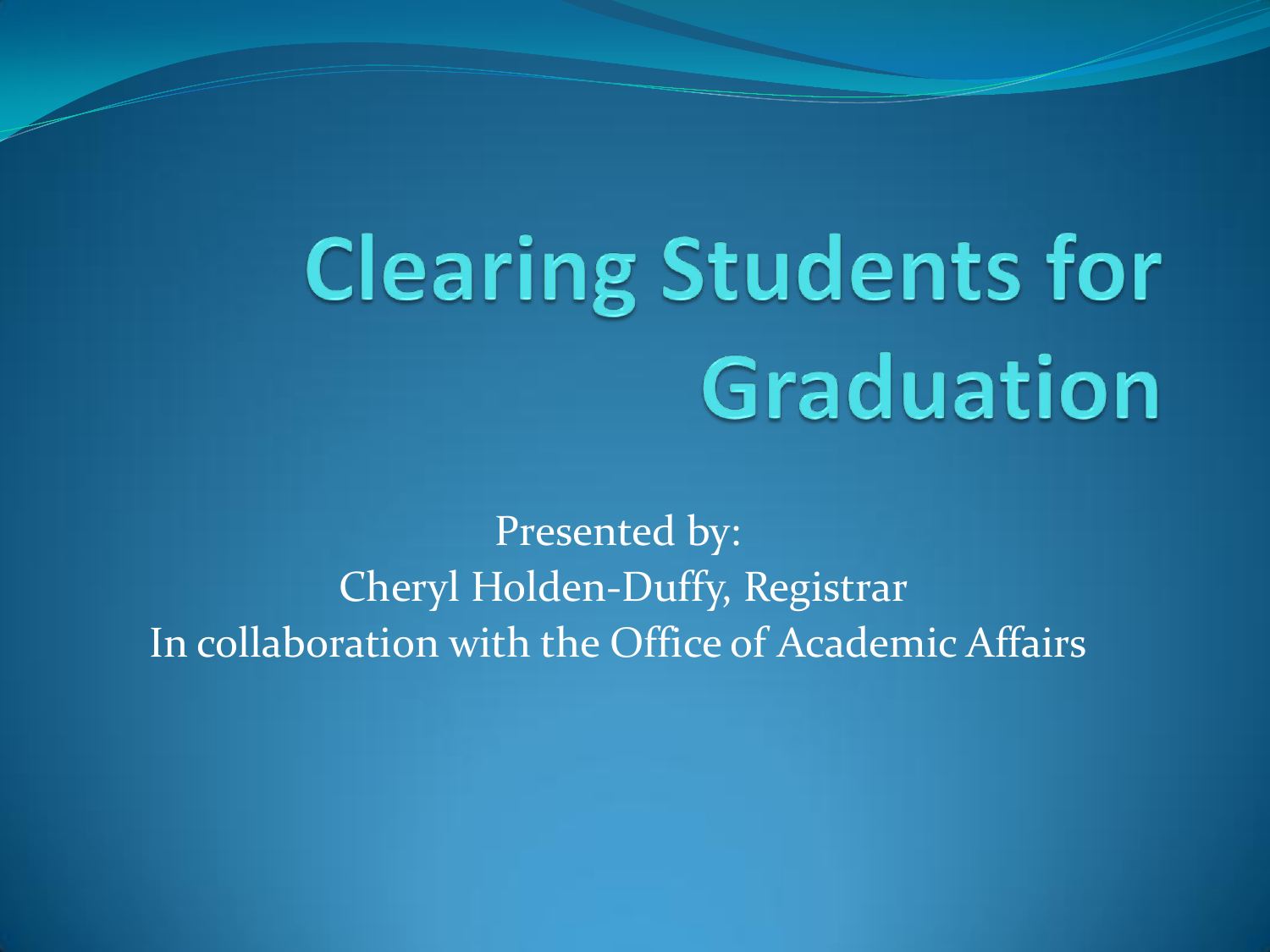### Current Process

- Semester prior to anticipated graduation, Registrar's Office sends flyer to eligible candidates with 100 credits or more
- Students meet with Advisor during pre-registration for advising and audit review
- Application for Degree is approved and signed by the Advisor and Department Chair
	- Application is submitted to Registrar's Office
	- Students are then coded in system as Candidates
	- Official Roster is generated and sent to the Deans for distribution to the faculty
	- Registrar's Office begins audit review
	- Concerns are communicated to the Departments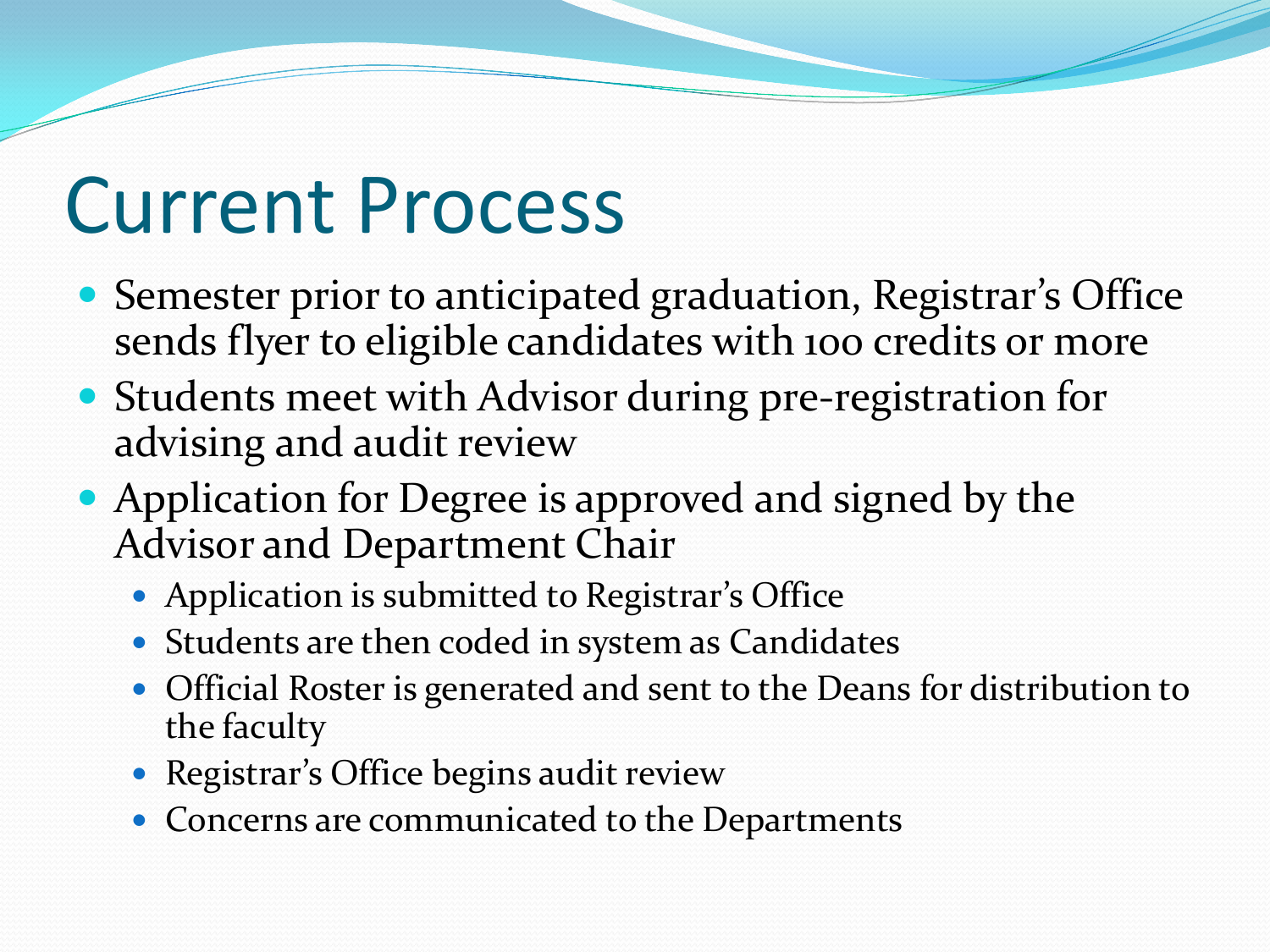# Current Process (continued)

- Registrar waits for responses from Departments
	- Departmental audits are received from some departments
	- Course Substitutions are received based on concerns submitted to departments
	- Some course substitutions are received immediately; others are received very late, after graduation, or not at all
- Concerns not addressed by the department results in students not being cleared for graduation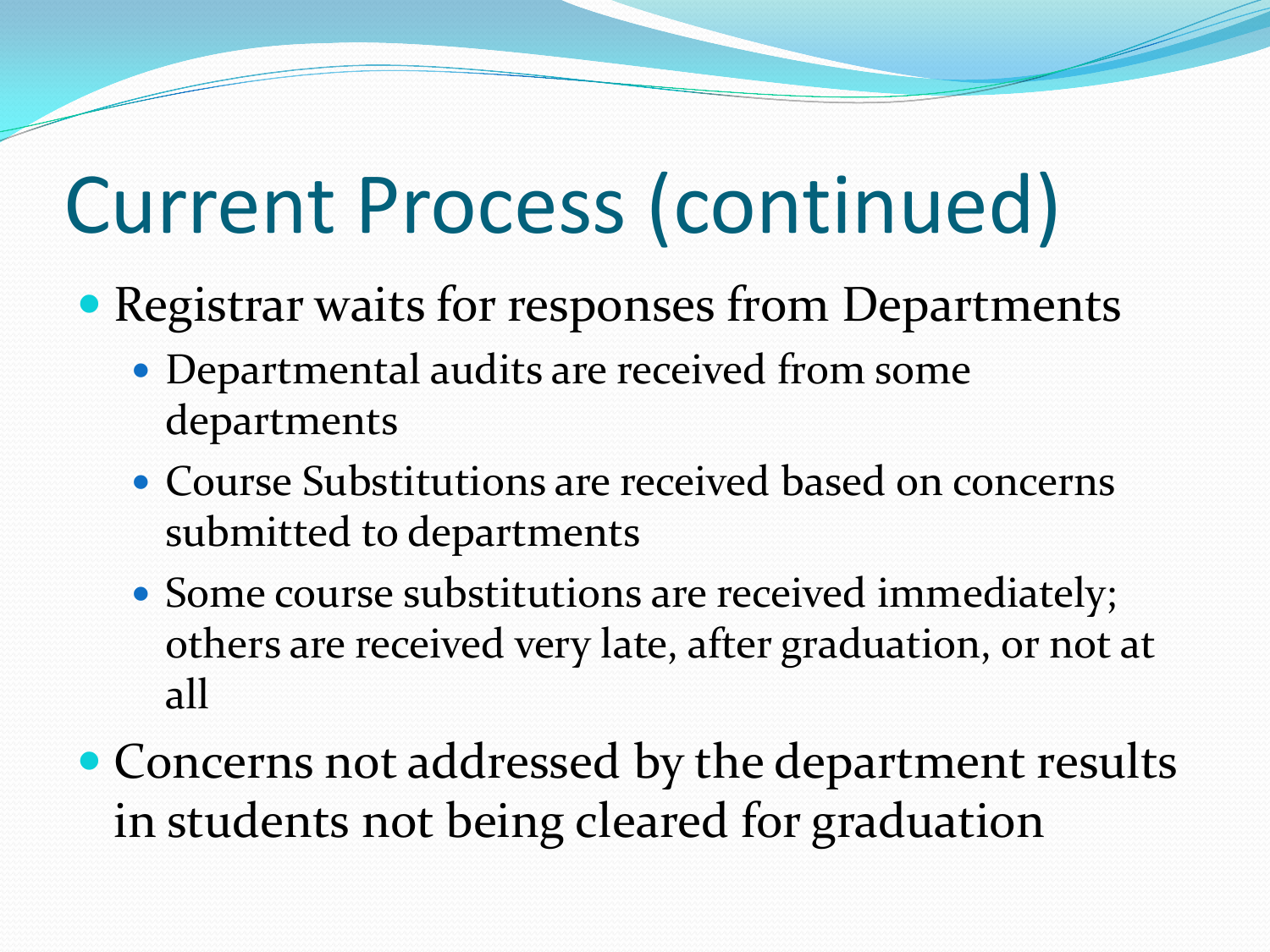# Spring 2010 Statistics

- 440 Students applied for graduation
- $284 (66%)$  Cleared by July 16, 2010 (8<sup>th</sup> week)
- 8<sup>th</sup> week after graduation students should have received diploma
- 304 (69%) Cleared by July 20<sup>th</sup> (USM/MHEC Reporting)

| <b>Week After</b><br>Graduation         | <b>Number</b><br><b>Cleared</b> |
|-----------------------------------------|---------------------------------|
| Week $1(5/24-5/28)$                     | 18                              |
| Week 2 $(5/31-6/4)$                     | 12                              |
| Week $3(6/7-6/11)$                      | 124                             |
| Week $4(6/14-6/18)$                     | 48                              |
| Week $5(6/21-6/25)$                     | 20                              |
| Week 6 (6/28-7/2)                       | 9                               |
| Week $7(7/5-7/9)$<br>(Enrollment 101)   | 7                               |
| Week $8(7/12-7/16)$<br>(Enrollment 101) | 46                              |
| Week $9(7/19-7/23)$                     | 20                              |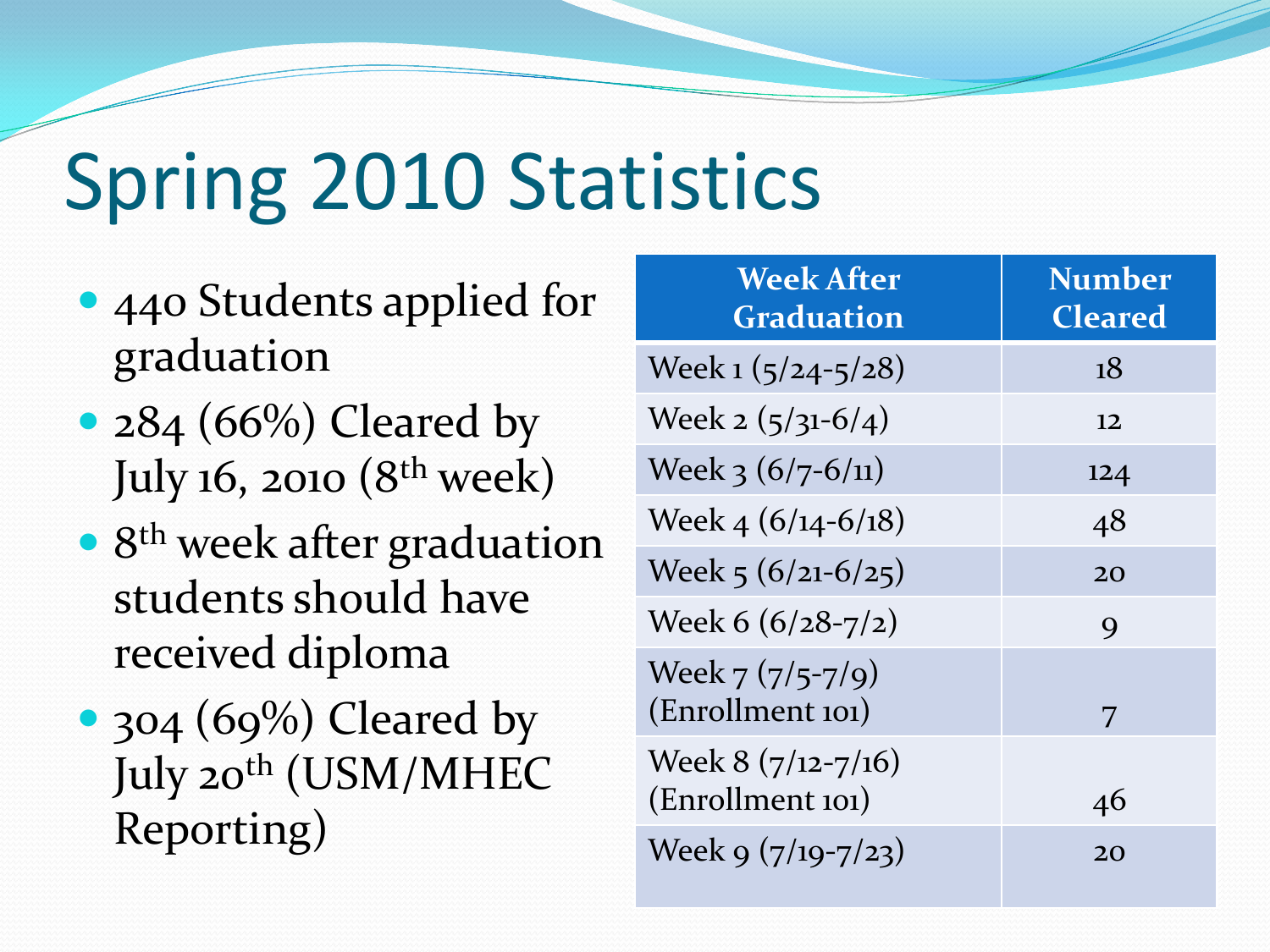### May 2010 Candidates Pending

| Prog | <b>Department</b>      | # of<br><b>Candidates</b> | Prog            | <b>Department</b>                 | # of<br><b>Candidates</b> |
|------|------------------------|---------------------------|-----------------|-----------------------------------|---------------------------|
| AN   | Agriculture            | $\overline{4}$            | <b>AP</b>       | Education                         |                           |
| AN   | Natural                | 25                        | <b>AP</b> Total |                                   | 33                        |
|      | <b>Sciences</b>        |                           | <b>BT</b>       | Business/Mgmt/Acct                | 14                        |
| AN   | Human<br>Ecology       | $\overline{\mathbf{3}}$   | <b>BT</b>       | <b>Engineering &amp; Aviation</b> | 3                         |
|      | AN Total 32            |                           | <b>BT</b>       | Math & Computer<br>Science        | 6                         |
| AP   | <b>Fine Arts</b>       | $\overline{2}$            |                 |                                   |                           |
| AP   | Criminal<br>Justice    | 15                        | <b>BT</b>       | Technology                        | 8                         |
|      |                        |                           | <b>BT</b>       | Hotel/Restaurant                  | 5                         |
| AP   | English                | $\overline{\mathbf{3}}$   |                 | <b>Mgmt</b>                       |                           |
| AP   | General                | $\overline{2}$            |                 | <b>BT</b> Total                   | 36                        |
|      | <b>Studies</b>         |                           | <b>HP</b>       | <b>Exercise Science</b>           | $\overline{2}$            |
| AP   | <b>Social Sciences</b> | 10                        | HP              | <b>Rehabilitation Services</b>    | $\overline{4}$            |
|      |                        |                           |                 | <b>HP</b> Total                   | 6                         |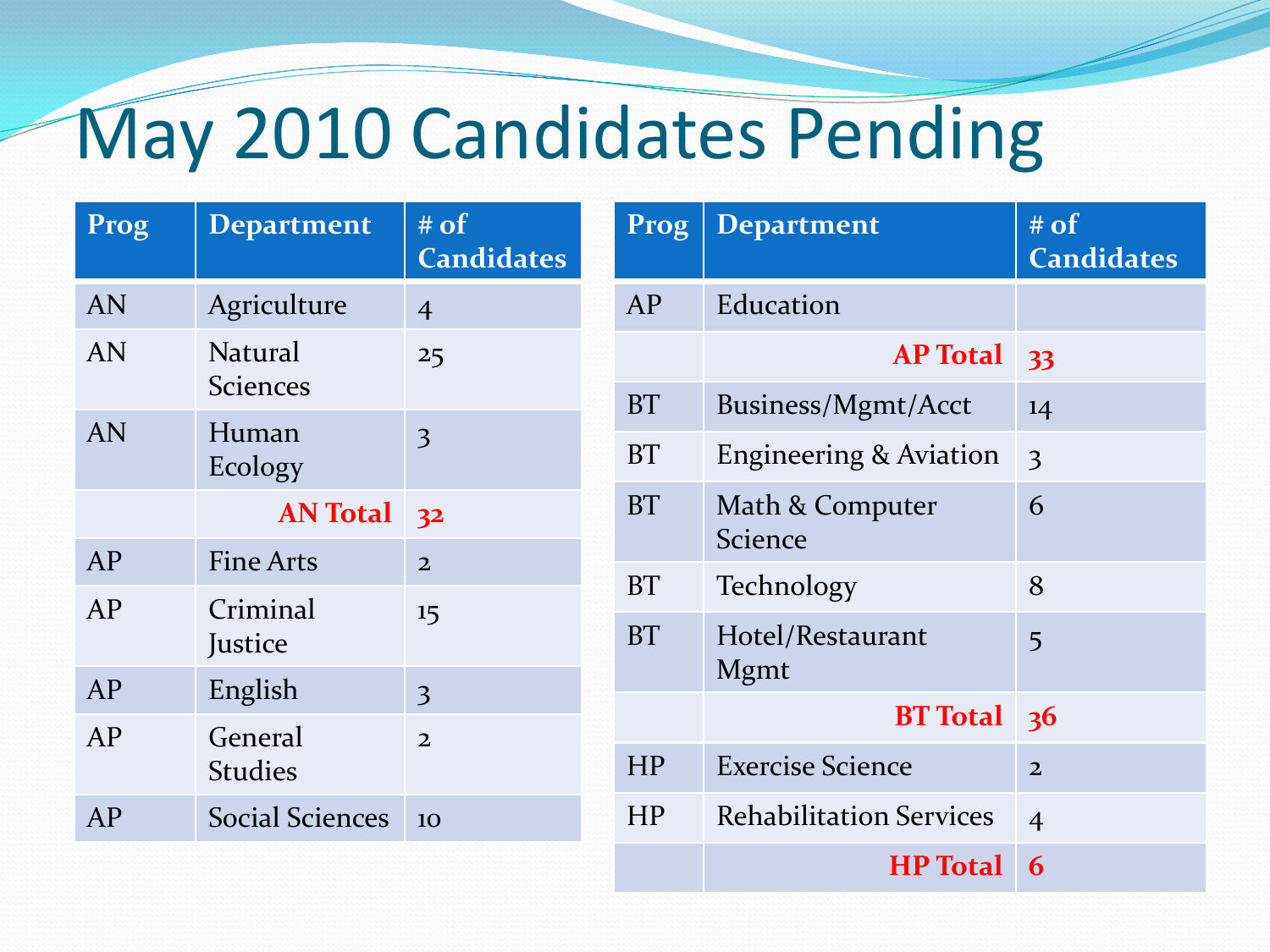### May 2010 Candidates Pending

| Program | <b>Department</b>                 | $#$ of<br><b>Candidates</b> |
|---------|-----------------------------------|-----------------------------|
| GD      | <b>Applied Computer Science</b>   | 3                           |
| GD      | Career/Tech                       | $\mathbf{1}$                |
| GD      | Education/MAT                     | $\overline{4}$              |
| GD      | Criminology                       | 3                           |
| GD      | Food/Ag Science                   | 3                           |
| GD      | MEES/Toxicology                   | 3                           |
| GD      | <b>Rehab Counseling</b>           | 8                           |
| GD      | ORLD                              | $\overline{4}$              |
|         | <b>GD</b> Total                   | 29                          |
|         | <b>Grand Total (All Programs)</b> | 136                         |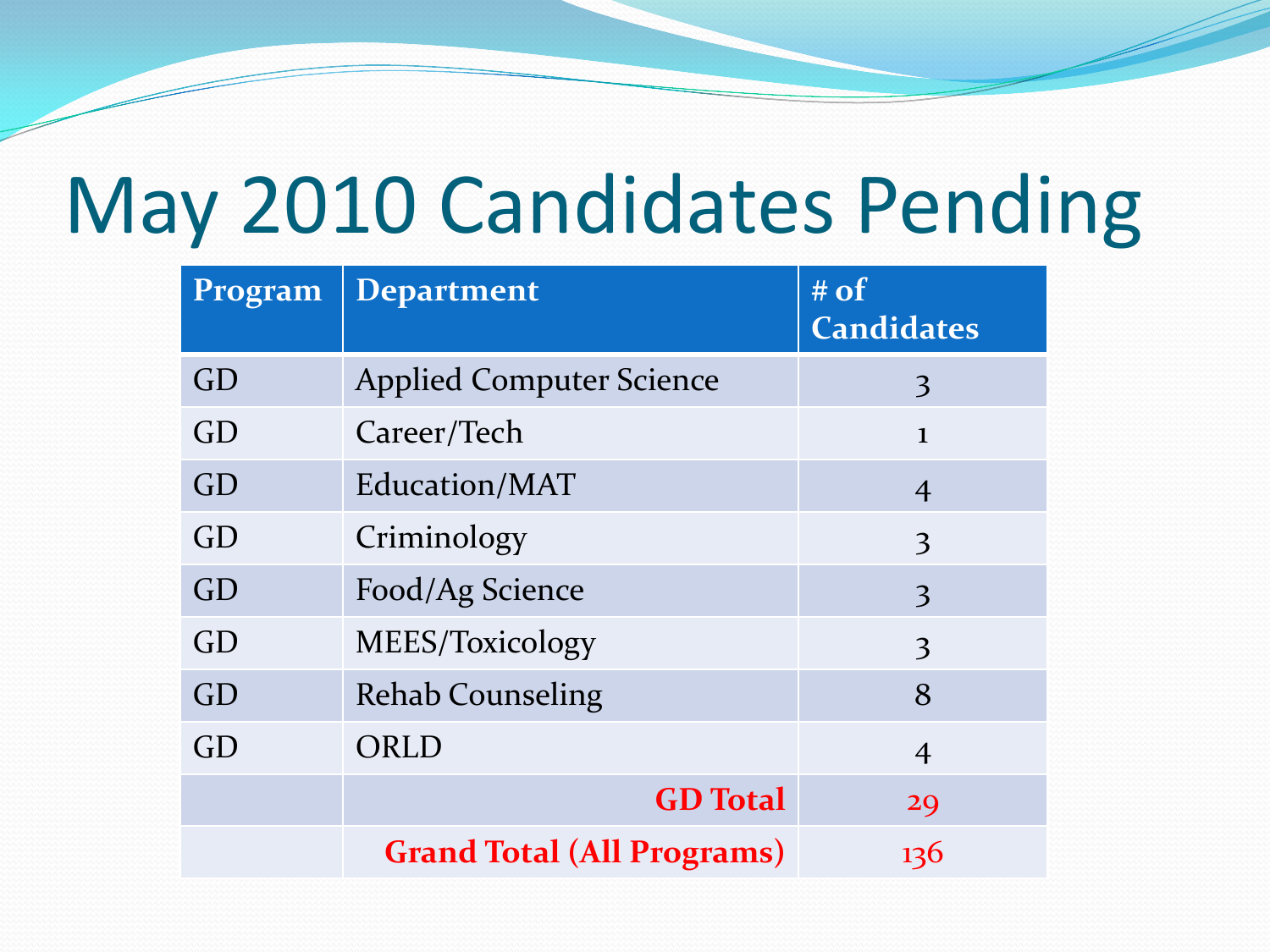### Barriers/Issues in Clearing Students

- There is a breakdown in timely communication between the academic departments and the Registrar's **Office**
- Students are approved to apply for graduation and will not have earned enough credits to meet minimum requirements
- Transfer credits are not being articulated in a timely manner for departmental course credits or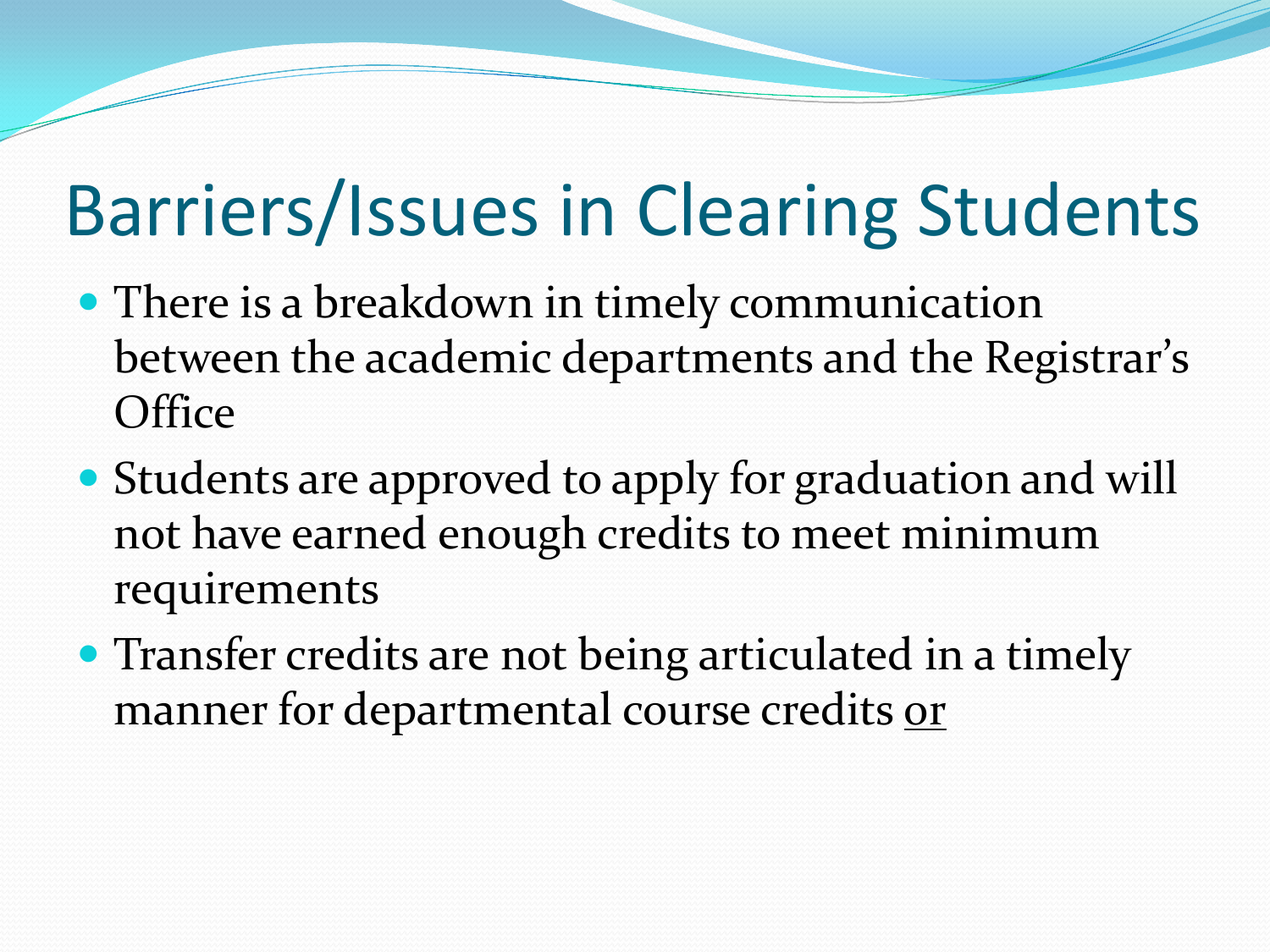### Barriers/Issues in Clearing Students

- Transfer credits are being made to fit requirements when they do not
	- affects the integrity of the program and degree
	- Unfair to the native student
- Students are being advised on the wrong catalog
- Incomplete grades not being changed in a timely manner
- Incomplete grades being awarded in student's last semester
- Final Grades not being submitted on time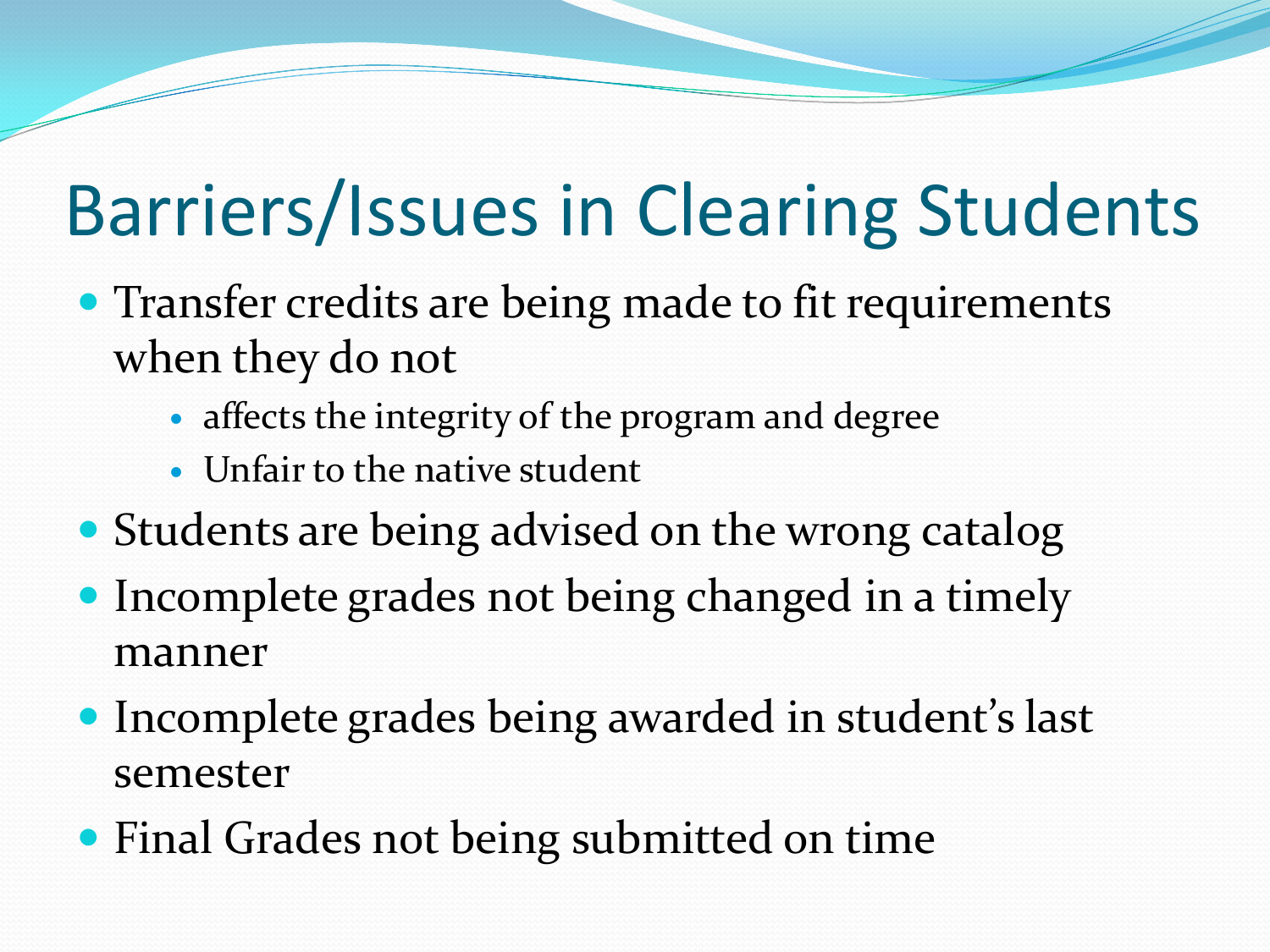### Barriers/Issues in Clearing Students

- Waiting for transcripts from other schools for Non-UMES Study
- Departmental audits are supposed to be submitted to the Registrar's Office, but not all departments do so
- Departmental audits created in Word or Excel contain errors
	- Courses that do not appear on official transcript
	- Wrong credit hours resulting in students being short in requirements
	- Deviations from curriculum layout
- Forms completed incorrectly or do not contain appropriate signatures have to be returned; last minute credit by exams
- Untimely submission of required documentation (i.e., course substitutions, disability waivers, etc.)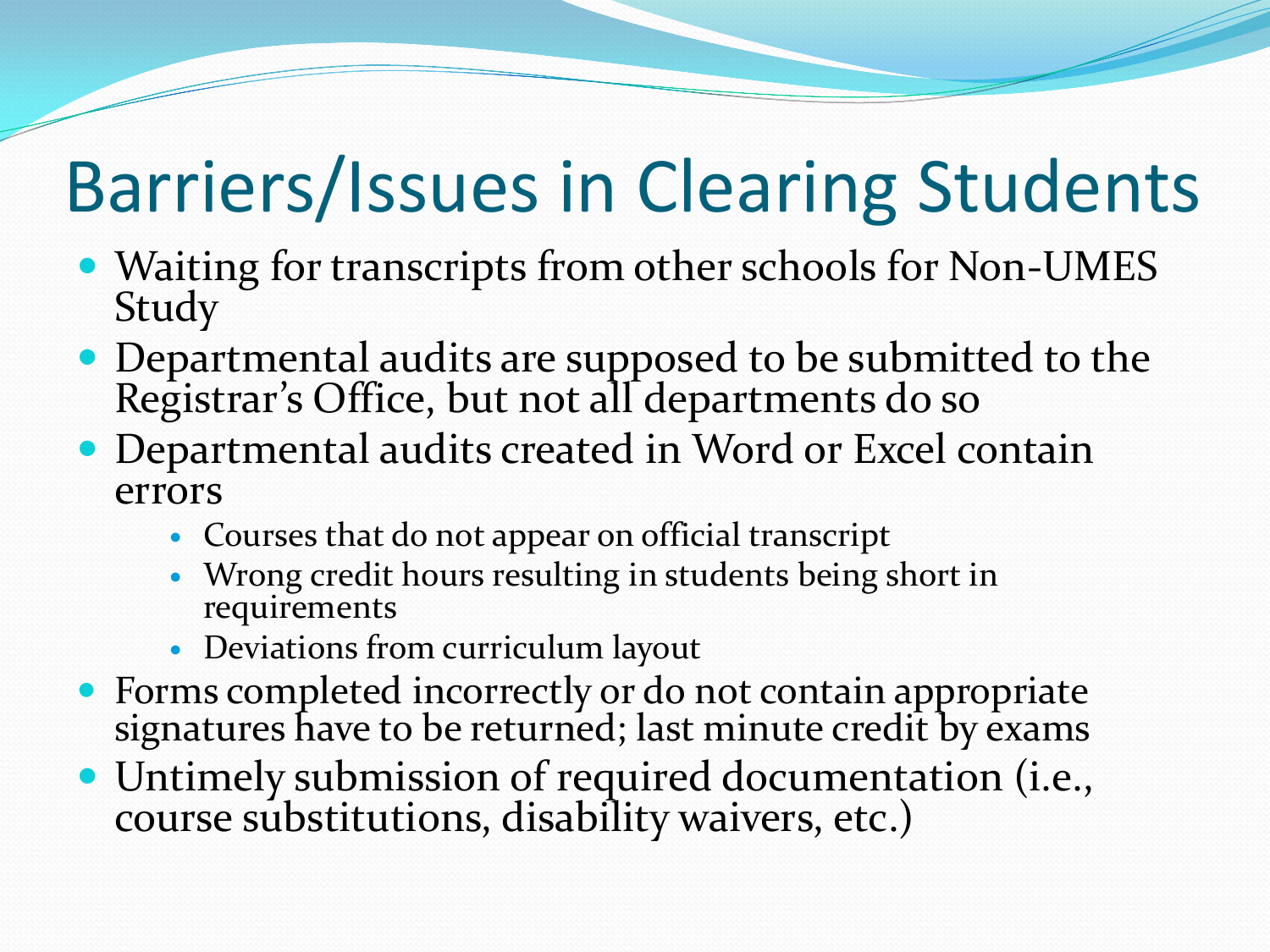## Barriers/Issues in Clearing Students Late Course Substitutions

- # of course substitutions received from January July  $2010 = 374$
- Of the 374 course substitutions received, 203 (54%) were for graduating candidates
- Of the 203 course substitutions received for graduating candidates, 155 (76%) were received between May  $4^{\text{th}}$ and July 22, 2010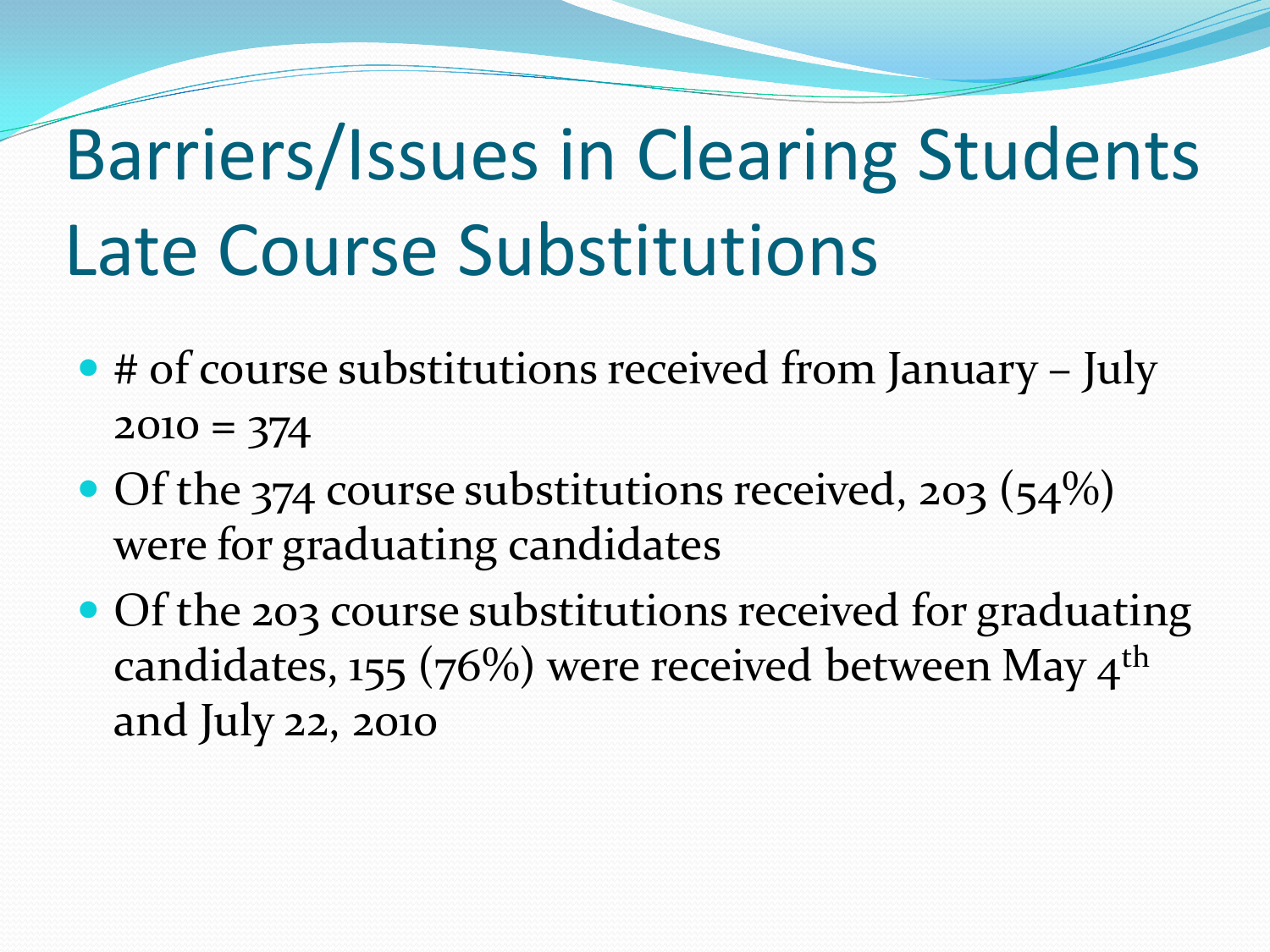# **New Process for Clearing Graduating Candidates**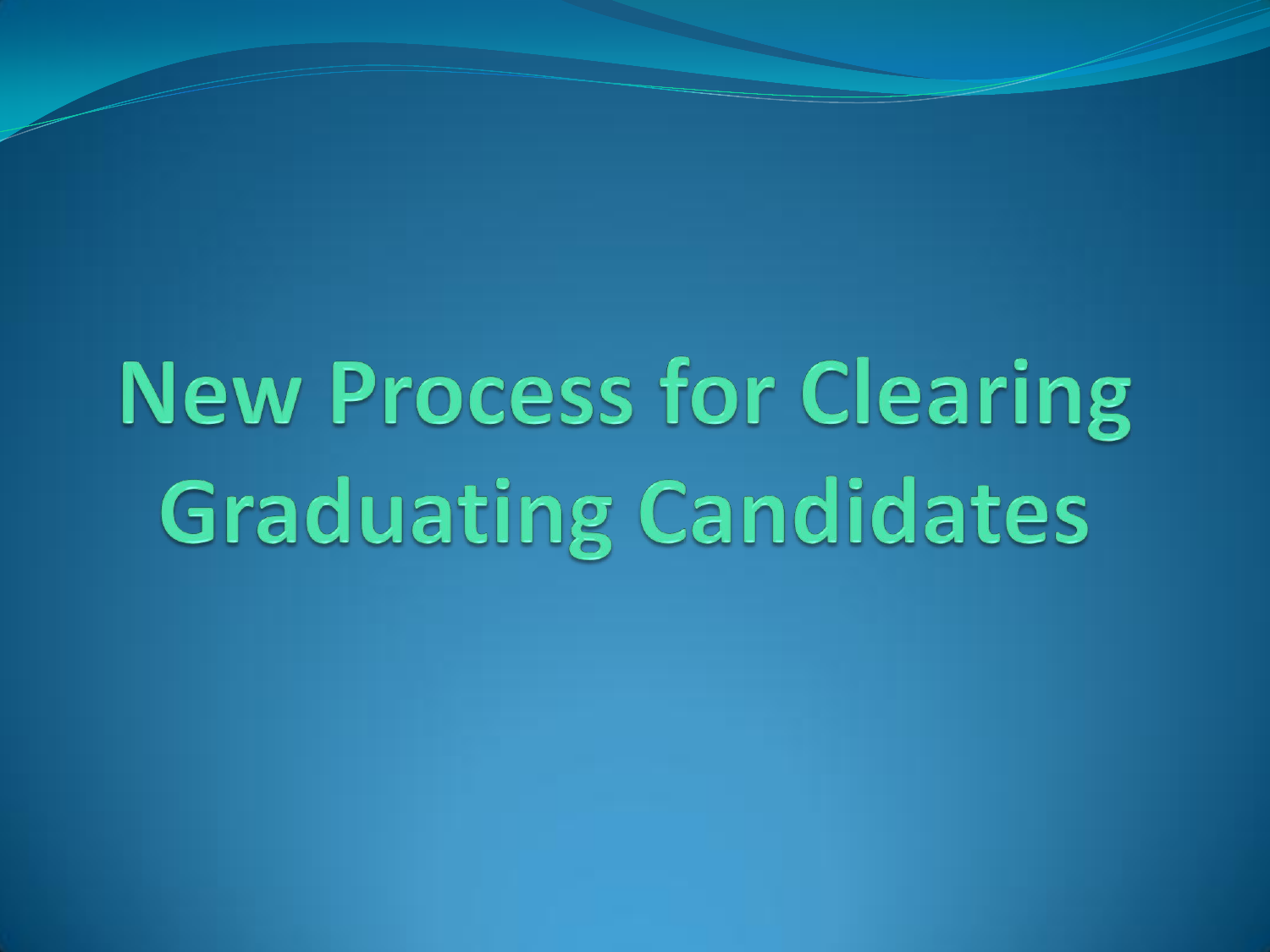- Any deviations from the approved curriculum should be sent to the Registrar during the semester it occurs
	- Course substitutions, waivers, etc.
	- Questions about course substitutions, etc. should be discussed with Registrar immediately prior to approving enrollment, etc.
- Transfer credits that should be articulated by the department should occur the first semester of student's enrollment
- Catalog changes should occur in the first semester of student's enrollment and communicated to Registrar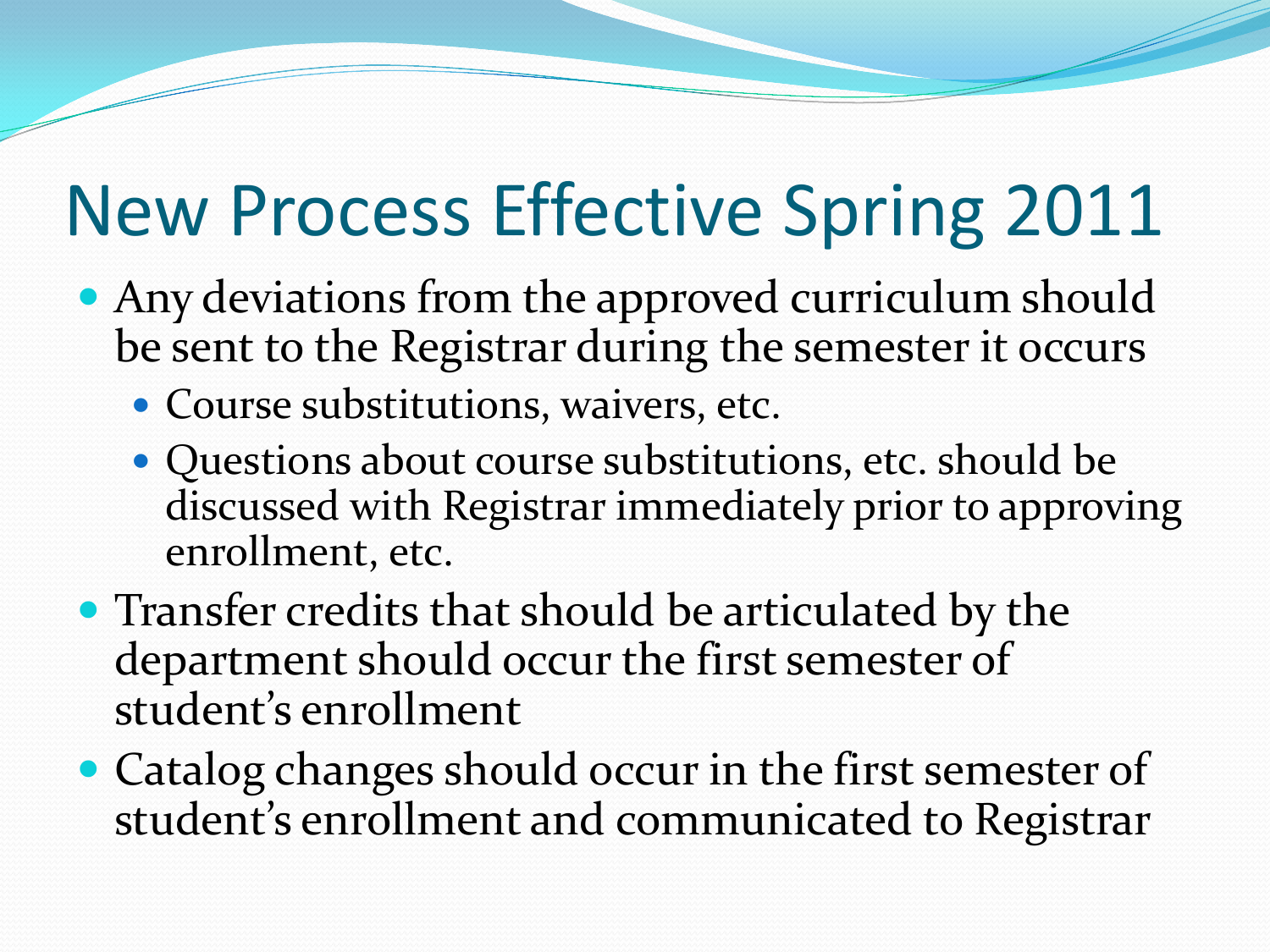- Report generated of students with a minimum of 90 credits (May Candidates); 100 credits – December Candidates
- Report will be forwarded to Chairs with a copy to the Deans and Vice President for Academic Affairs
- Based on this report, departments should review the degree audit on HawkWeb to determine students' eligibility to apply for graduation
	- Requirements already met and needed
	- Current Semester Enrollment
	- Last semester enrollment course availability
	- Course substitutions processed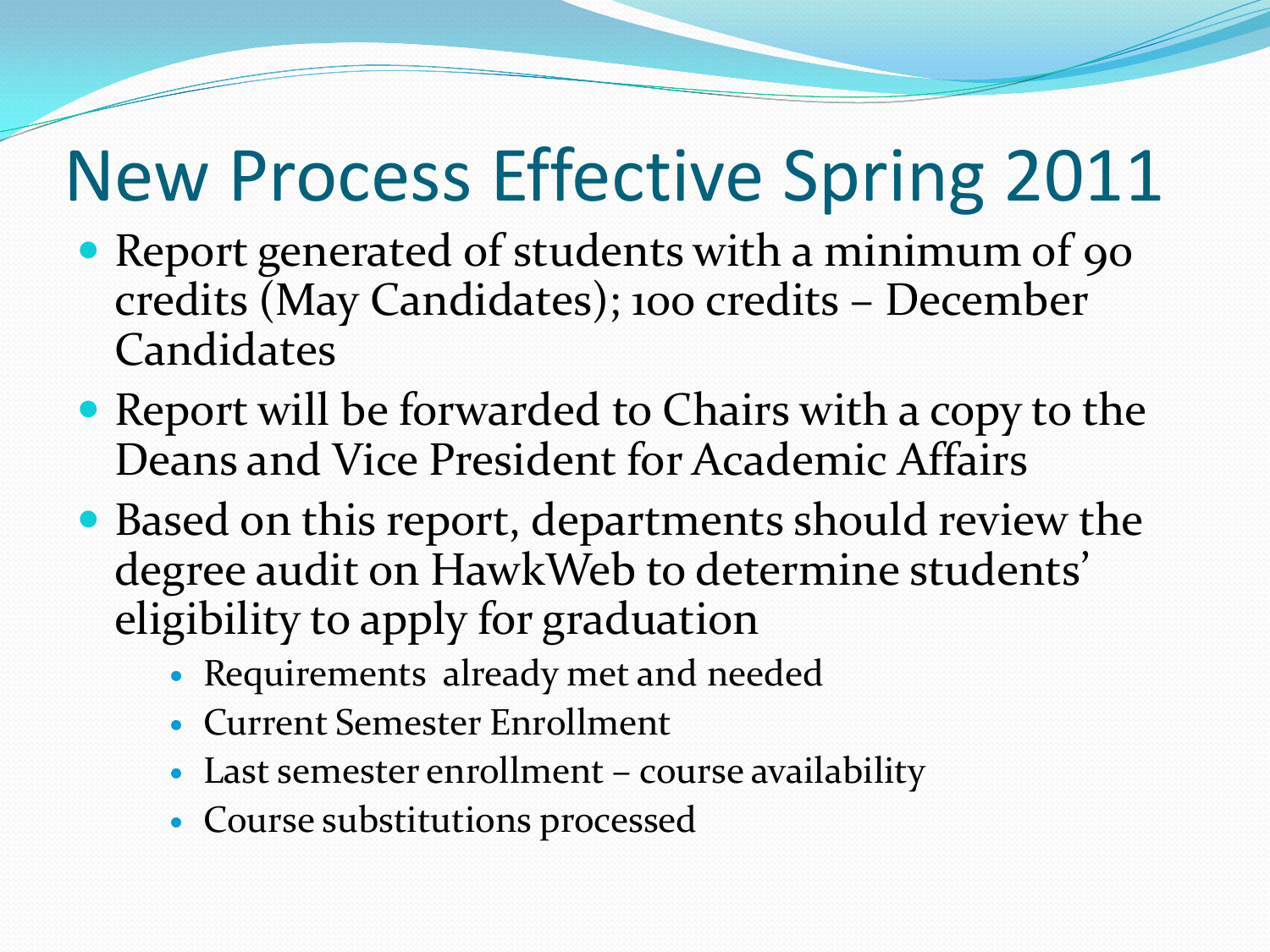- Examples of HawkWeb Degree Audit
	- Cleared (student meeting requirements)
	- Uncleared (student not meeting requirements)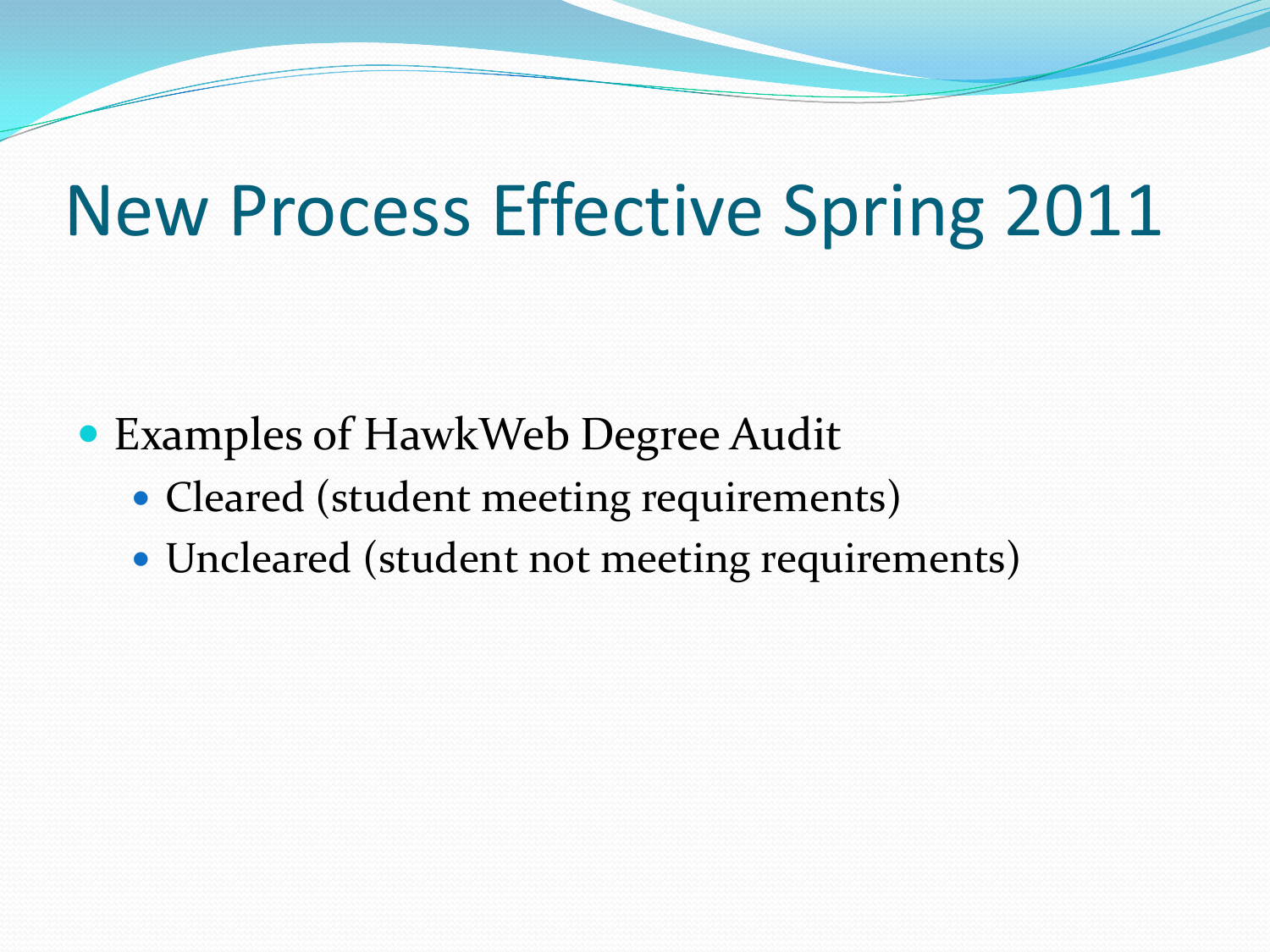- Students will not be allowed to submit application for degree without being cleared initially by the academic department and the Registrar's Office
- Manual Audits created by Departments will no longer be accepted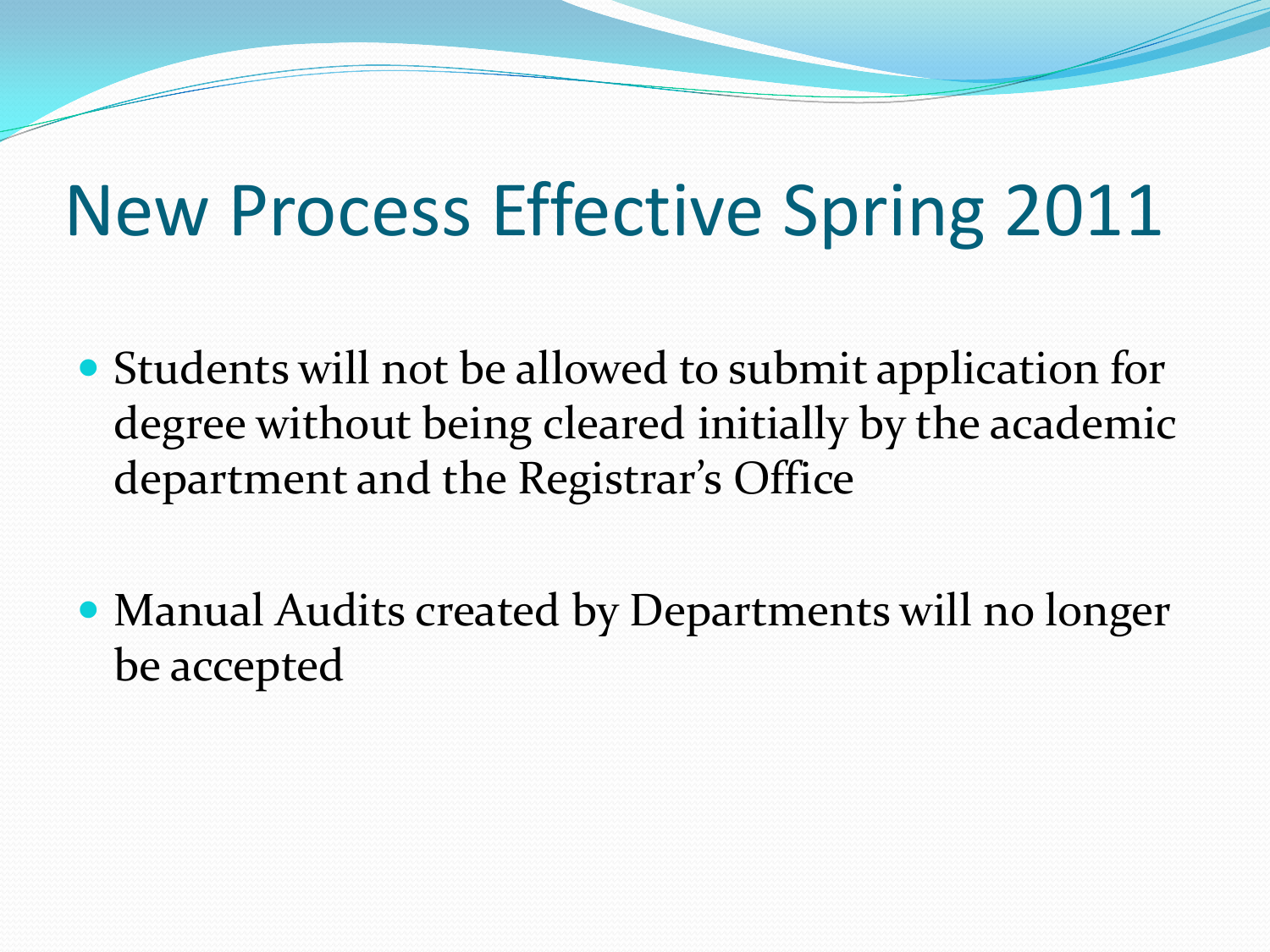- Make sure major is accurate
	- Do not wait until student's last semester to make the change
- For students whose major requires an area of concentration, make sure the concentration is noted in the system prior to submission of application for degree.
- For students who have declared a minor, review to make sure student is meeting minor requirements
	- If not, this should be removed prior to student submitting application for degree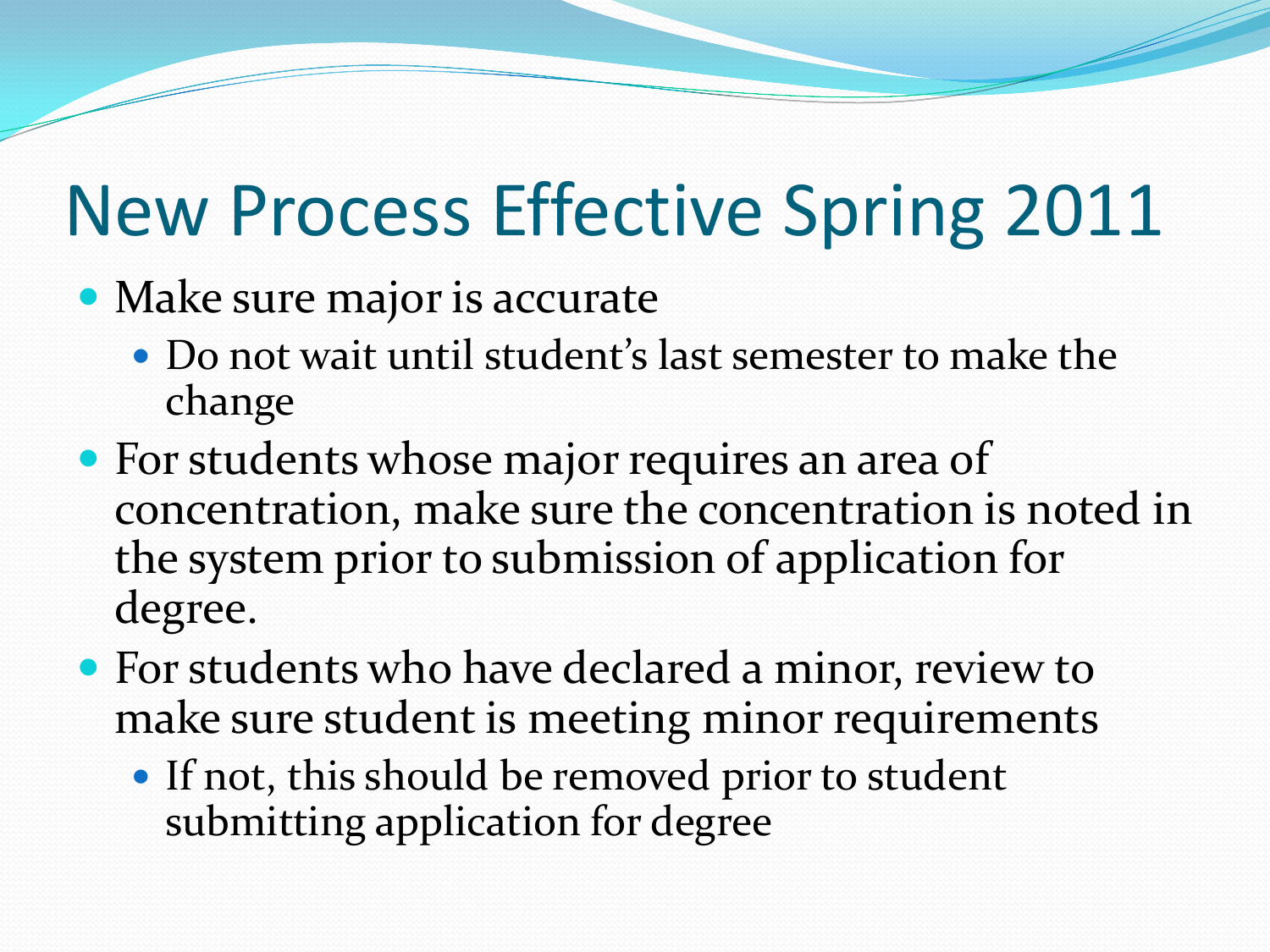- Application for Degree must include a copy of Degree Audit from HawkWeb with signatures from Advisor and Department Chair
	- Application for Degree and HawkWeb Degree Audit will be reviewed by the Registrar and Associate Registrar
	- If everything is in order (i.e. meeting requirements, course substitutions received/processed), application will be accepted
	- Student will be coded as a candidate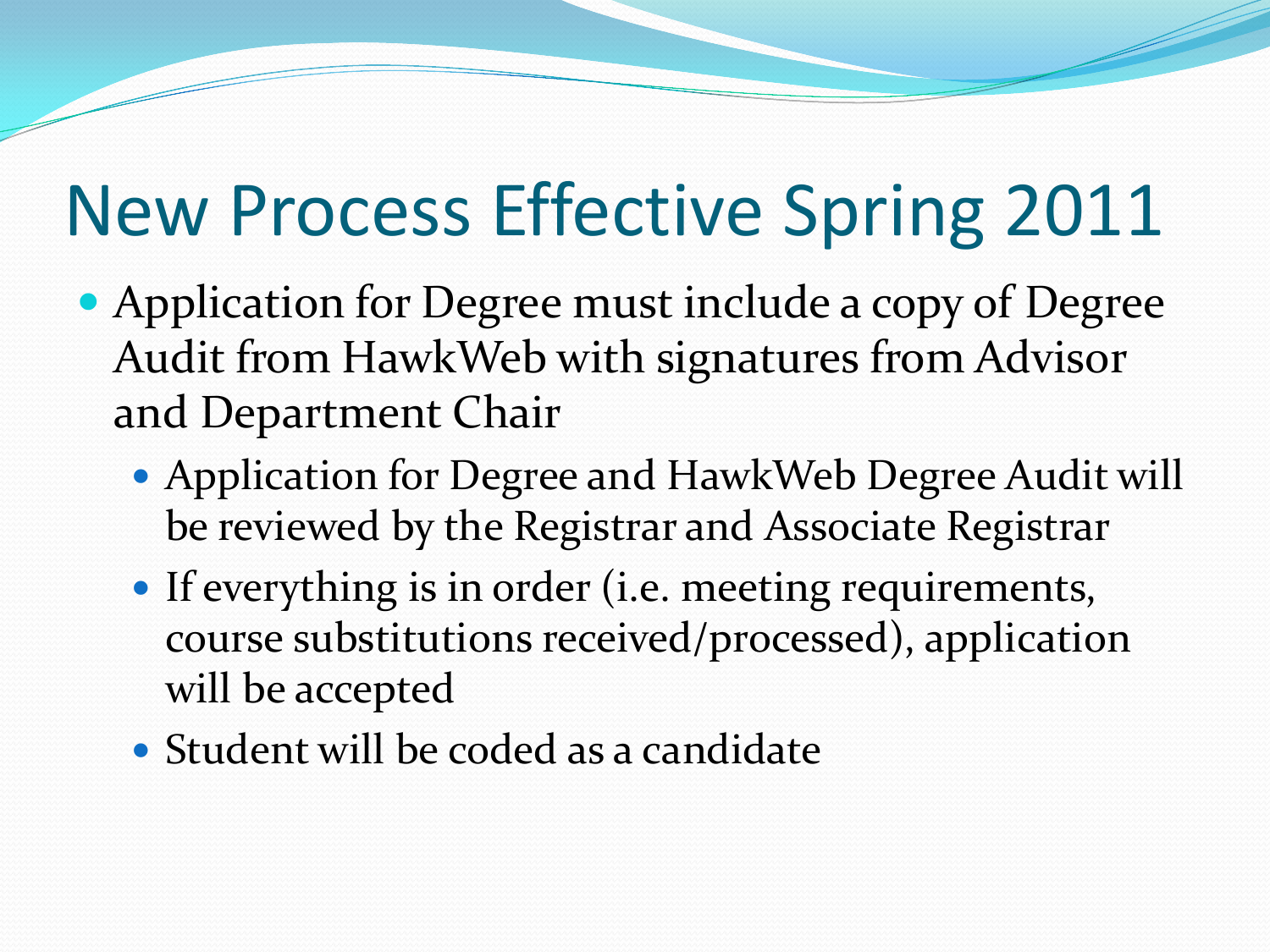- If not, the application will be denied and returned to the department and the Chair will be responsible for either rectifying the concern(s) or notifying the student that he/she will not be a candidate for that semester
- If the concern is rectified, then the Registrar will notify the student of candidacy
- Applications for Degree must be submitted during the time stipulated for each semester: May 2011 Graduation deadlines – Oct. 19, 2010 – Jan. 31, 2011
- Note: December 2010 Graduation Deadlines March 22, 2010 – June 30, 2010: 45 have applied to date (30 – Rehab)